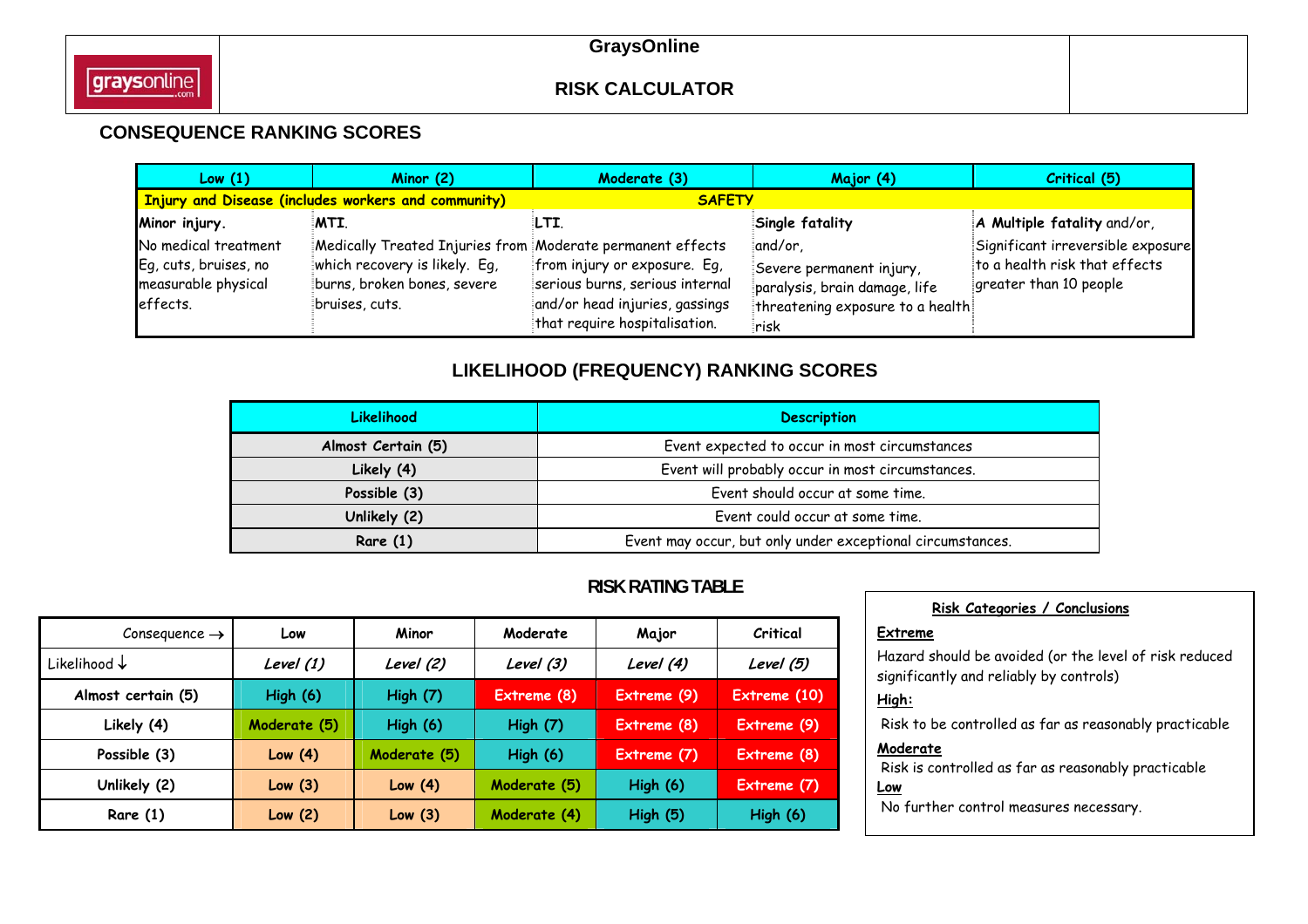

### **SAFE WORK METHOD STATEMENT**

| <b>SWMS</b>  |      | Responsible Person |      |               | <b>SMWS Participants</b> |           |      |  |  |  |  |
|--------------|------|--------------------|------|---------------|--------------------------|-----------|------|--|--|--|--|
|              |      |                    |      |               |                          |           |      |  |  |  |  |
|              | ъ.   |                    |      | ◡<br><u>.</u> |                          |           | ο.   |  |  |  |  |
|              | J.   | υ.                 | J.   |               | ∣∪                       |           | ᄀ.   |  |  |  |  |
| Prepared By: |      |                    |      | Approved By:  |                          |           |      |  |  |  |  |
|              | Name | Signature          | Date |               | GraysOnline              | Signature | Date |  |  |  |  |

**Job Location And Work to be Performed**:

**Additional information (if required)**: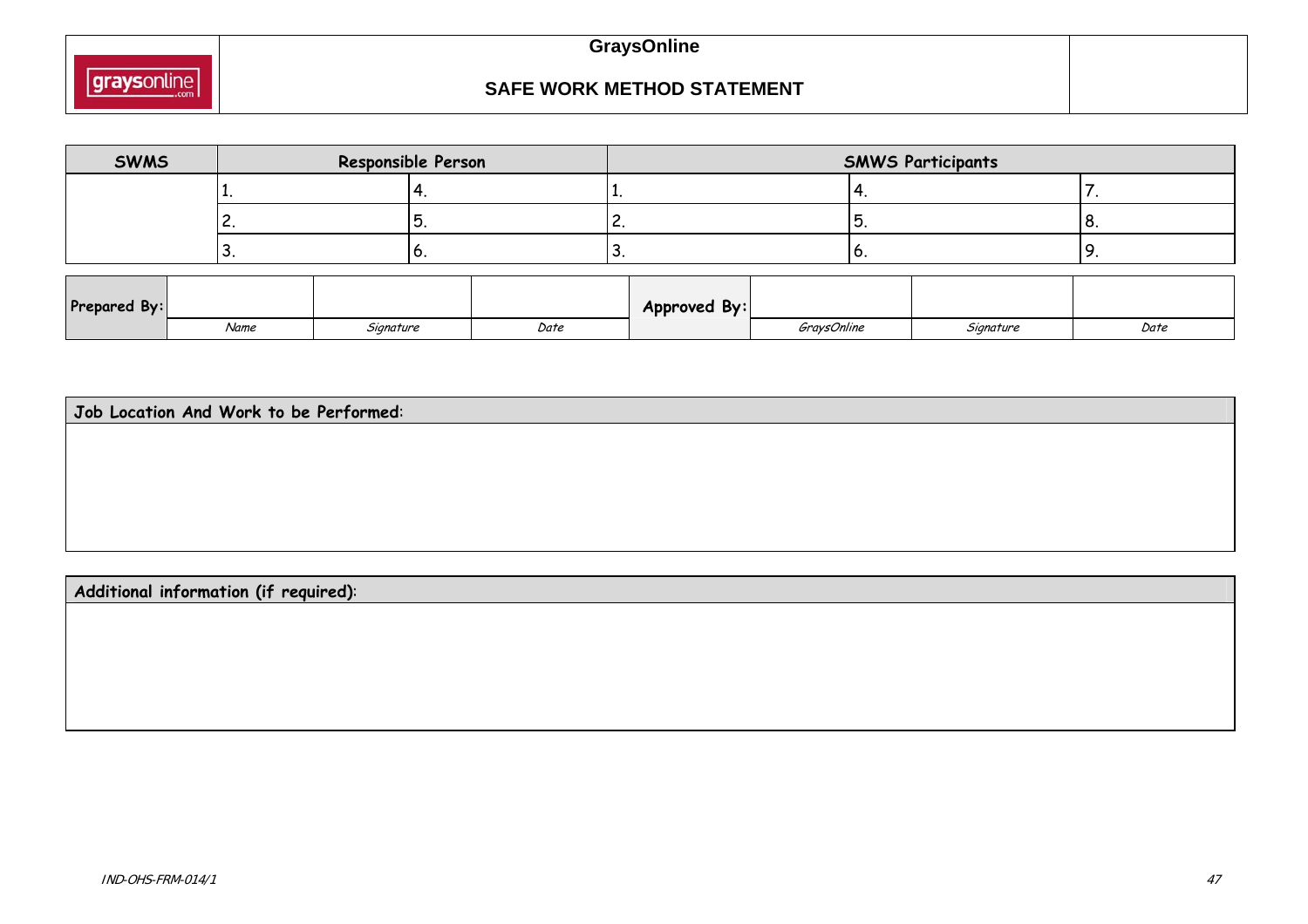## **SAFE WORK METHOD STATEMENT**

#### SWMS PROCESS FLOW CHART **TASK REQUIREMENT CHECKLIST**



| Grouping          | System, Tools, Licenses, Equipment Checks, Permits, Insurances |  |  |  |  |  |  |
|-------------------|----------------------------------------------------------------|--|--|--|--|--|--|
| <b>Insurances</b> |                                                                |  |  |  |  |  |  |
| Licenses          |                                                                |  |  |  |  |  |  |
| Equipment         |                                                                |  |  |  |  |  |  |
| Personal          |                                                                |  |  |  |  |  |  |
| Protective        |                                                                |  |  |  |  |  |  |
| Equipment         |                                                                |  |  |  |  |  |  |
| Permits           |                                                                |  |  |  |  |  |  |
| Other relevant    |                                                                |  |  |  |  |  |  |
| Requirements      |                                                                |  |  |  |  |  |  |
|                   | Instructions for completion of SWMS:                           |  |  |  |  |  |  |

- $\bullet$ SWMS to be prepared by Contractor
- $\bullet$  SWMS to be reviewed by GraysOnline personnel and amended if required with specific:
	- o PPE Requirements
	- o Induction Requirements
	- oPermits
	- o Any other relevant requirements

The identified hazards will be evaluated in accordance with their probability and severity, and classified in the categories indicated below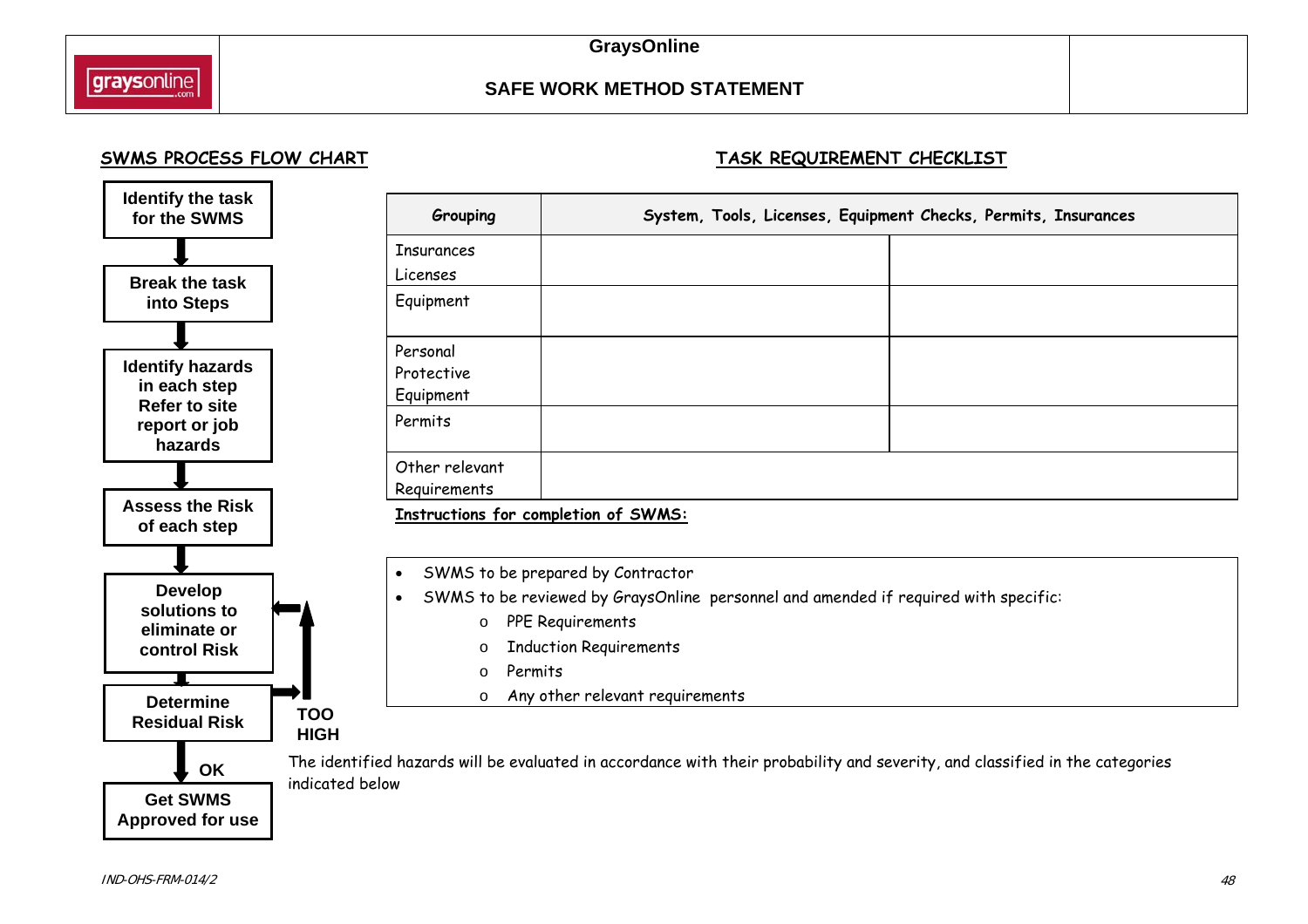

# **GraysOnline**

#### **SAFE WORK METHOD STATEMENT**

| Basic / Job Steps | Potential Accident or Hazard                    | Personnel at Risk | Risk Control Measure                          | Likelihood | Consequence | Responsible for<br>Control Measure<br>Action | Action<br>Done |
|-------------------|-------------------------------------------------|-------------------|-----------------------------------------------|------------|-------------|----------------------------------------------|----------------|
|                   | Hazard Description and Effect for each<br>Task. |                   | List and describe fully all Controls Required |            |             |                                              |                |
|                   |                                                 |                   |                                               |            |             |                                              |                |
|                   |                                                 |                   |                                               |            |             |                                              |                |
|                   |                                                 |                   |                                               |            |             |                                              |                |
|                   |                                                 |                   |                                               |            |             |                                              |                |
|                   |                                                 |                   |                                               |            |             |                                              |                |
|                   |                                                 |                   |                                               |            |             |                                              |                |
|                   |                                                 |                   |                                               |            |             |                                              |                |
|                   |                                                 |                   |                                               |            |             |                                              |                |